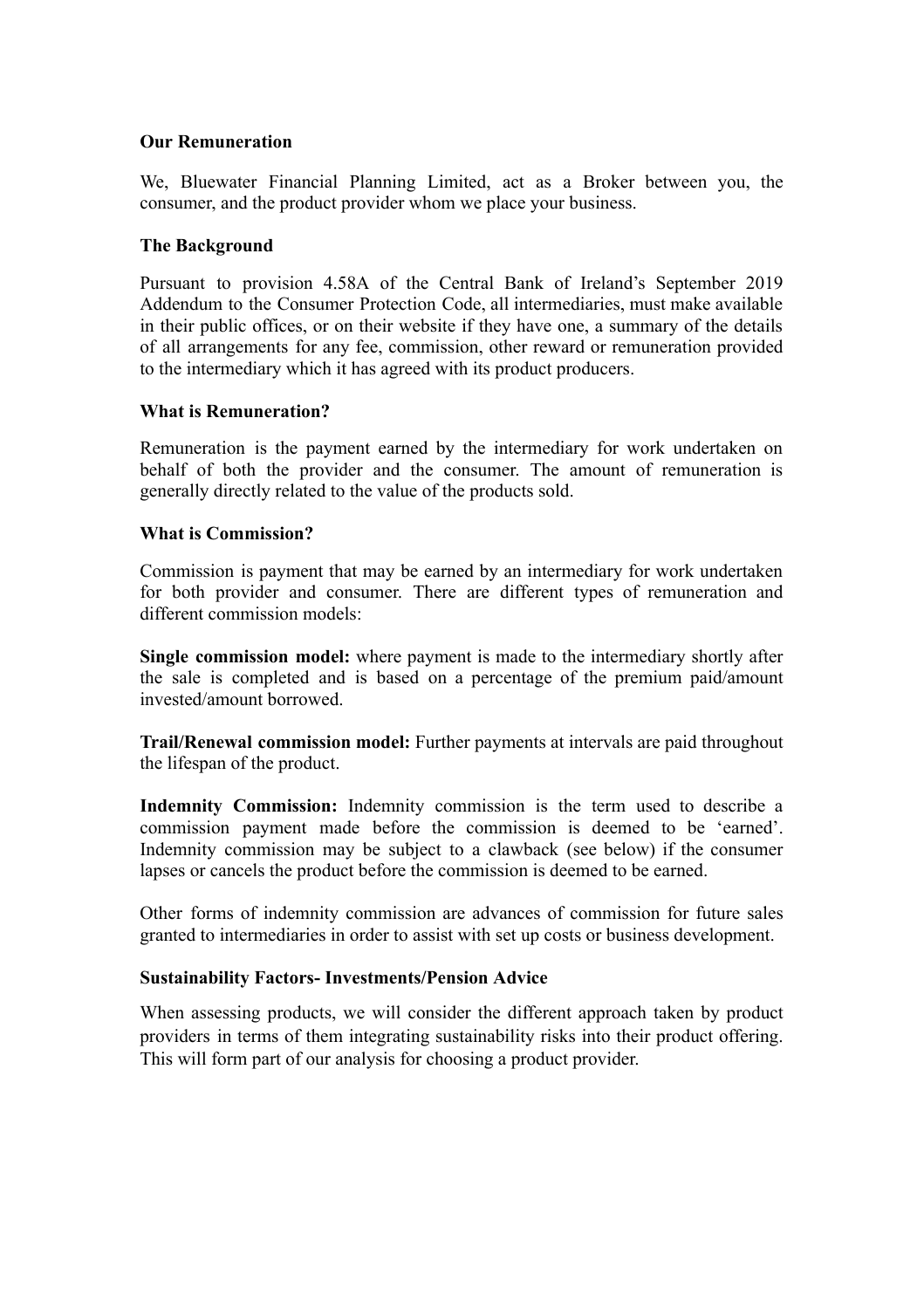## **Life Assurance/Investments/Pension Products**

For Life Assurance products commission is divided into initial commission and renewal commission (related to premium), fund based or trail (relating to accumulated fund).

Trail commission, bullet commission, fund based, flat commission or renewal commission are all terms used for ongoing payments. Where an investment fund is being built up though an insurance-based investment product or a pension product, the increments may be based on a percentage of the value of the fund or the annual premium. For a single premium/lump sum product, the increment is generally based on the value of the fund.

Life Assurance products fall into either individual or group protection policies and Investment/Pension products would be either single or regular contribution policies. Examples of products include Life Protection, Regular Premium Life Assurance Investments, Single Premium (lump sum) Insurance-based Investments, and Single Premium Pensions.

## **Investments**

Investment firms, which fall within the scope of the European Communities (Markets in Financial Instruments) Regulations 2007 (the MiFID Regulations), offer both standard commission and commission models involving initial and trail commission. Increments may be based on a percentage of the investment management fees, or on the value of the fund.

#### **Clawback**

Clawback is an obligation on the intermediary to repay unearned commission. Commission can be paid directly after a contract is concluded but is not deemed to be 'earned' until after a specified period of time. If the consumer cancels or withdraws from the financial product within the specified time, the intermediary must return commission to the product producer.

#### **Fees**

The firm may also be remunerated by fee by the client. A note of all the fees and charges in relation to all other products and services is located here https://www.bluewaterfp.ie/fees/